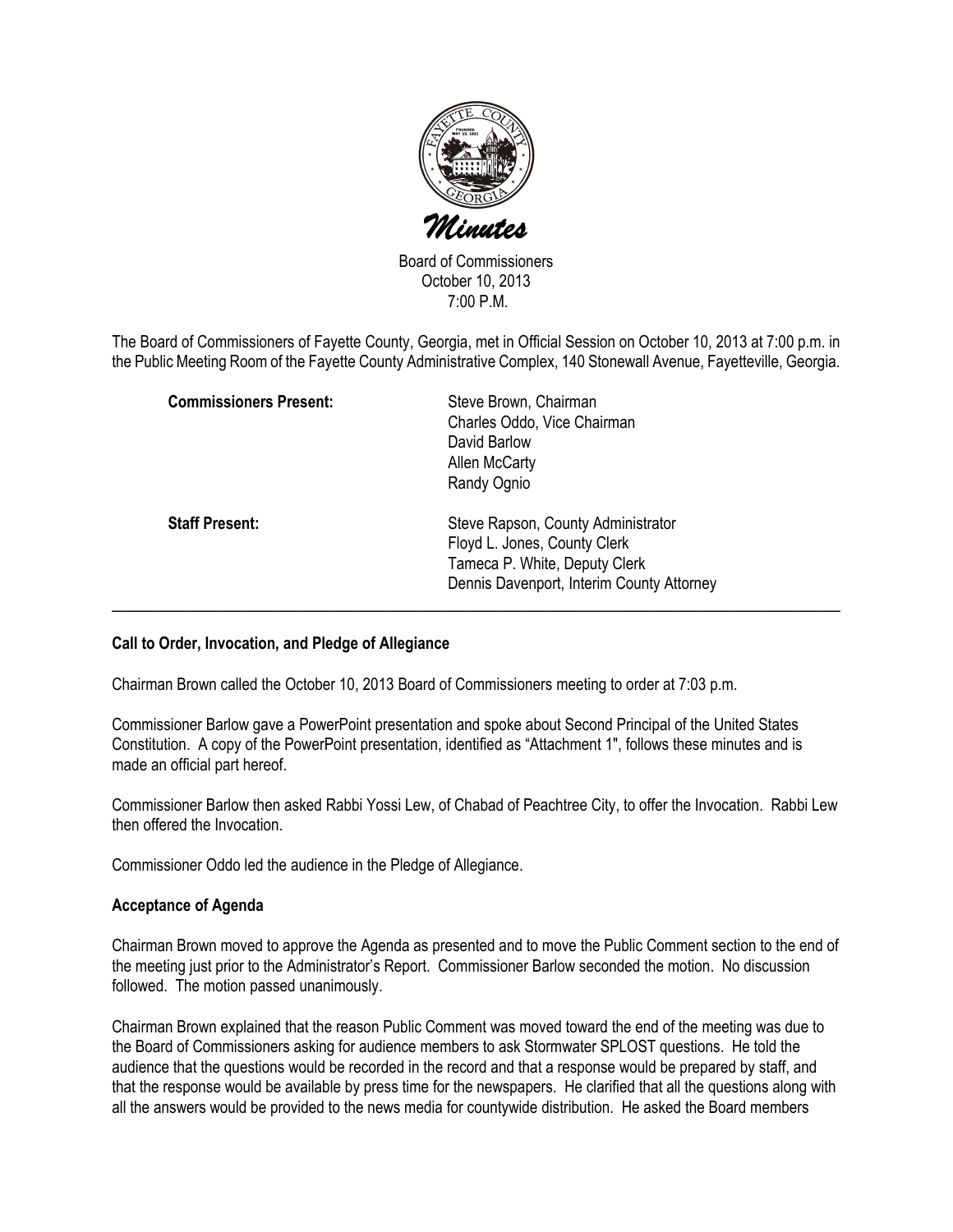write their SPLOST questions, and that index cards and pens would be provided to anyone who had questions. One person from the audience took an index card and an ink pen, and that audience member provided their question to staff.

# PRESENTATION / RECOGNITION:

## 1. Recognition of the Fayette County Forestry Commission.

Chairman Brown introduced Chief Ranger Harold Quigley to the Board and audience. Commissioner McCarty read the recognition of the Fayette County Forestry Commission into the record. Ranger Quigley thanked the Board, spoke about the services provided, and accepted the recognition on behalf of the Fayette County Forestry Commission. A copy of the request, identified as "Attachment 2", follows these minutes and is made an official part hereof.

## PUBLIC HEARING:

2. Consideration of staff's recommendation to approve the transfer of a 2013 Retail Beer and Wine Sales License from Michael Simpson, doing business as Simpson Grocery, to Green Oil Company, doing business as South Fayette Chevron, with Edward C. Wyatt as licensee, and to renew the Retail Beer and Wine Sales License for 2014.

Mr. Jim Pleasants represented Green Oil Company in their request, and he thanked the Board for considering the request.

No one spoke in favor of or in opposition to this request.

Commissioner Oddo moved to approve the consideration of staff's recommendation to approve the transfer of a 2013 Retail Beer and Wine Sales License from Michael Simpson, doing business as Simpson Grocery, to Green Oil Company, doing business as South Fayette Chevron, with Edward C. Wyatt as licensee, and to renew the Retail Beer and Wine Sales License for 2014. Commissioners Barlow and McCarty seconded the motion. No discussion followed. The motion passed unanimously. A copy of the request, identified as "Attachment 3", follows these minutes and is made an official part hereof.

## CONSENT AGENDA:

Commissioner Ognio asked to remove Consent Agenda Item #4.

Commissioner Ognio moved to approve the Consent Agenda with the exception of Consent Agenda Item #4. Commissioner Barlow seconded the motion. Discussion was held about Consent Agenda Item #5. The motion to approve the Consent Agenda with the exception of Consent Agenda Item #4 passed unanimously.

3. Approval of staff's request to authorize a one-year contract extension with Tag Grinding Services for short-term debris removal during times of extreme weather or declared county disaster and authorization for the Chairman to sign the contract or related documents. This is the final renewal of a three-year contract. A copy of the request, identified as "Attachment 4", follows these minutes and is made an official part hereof.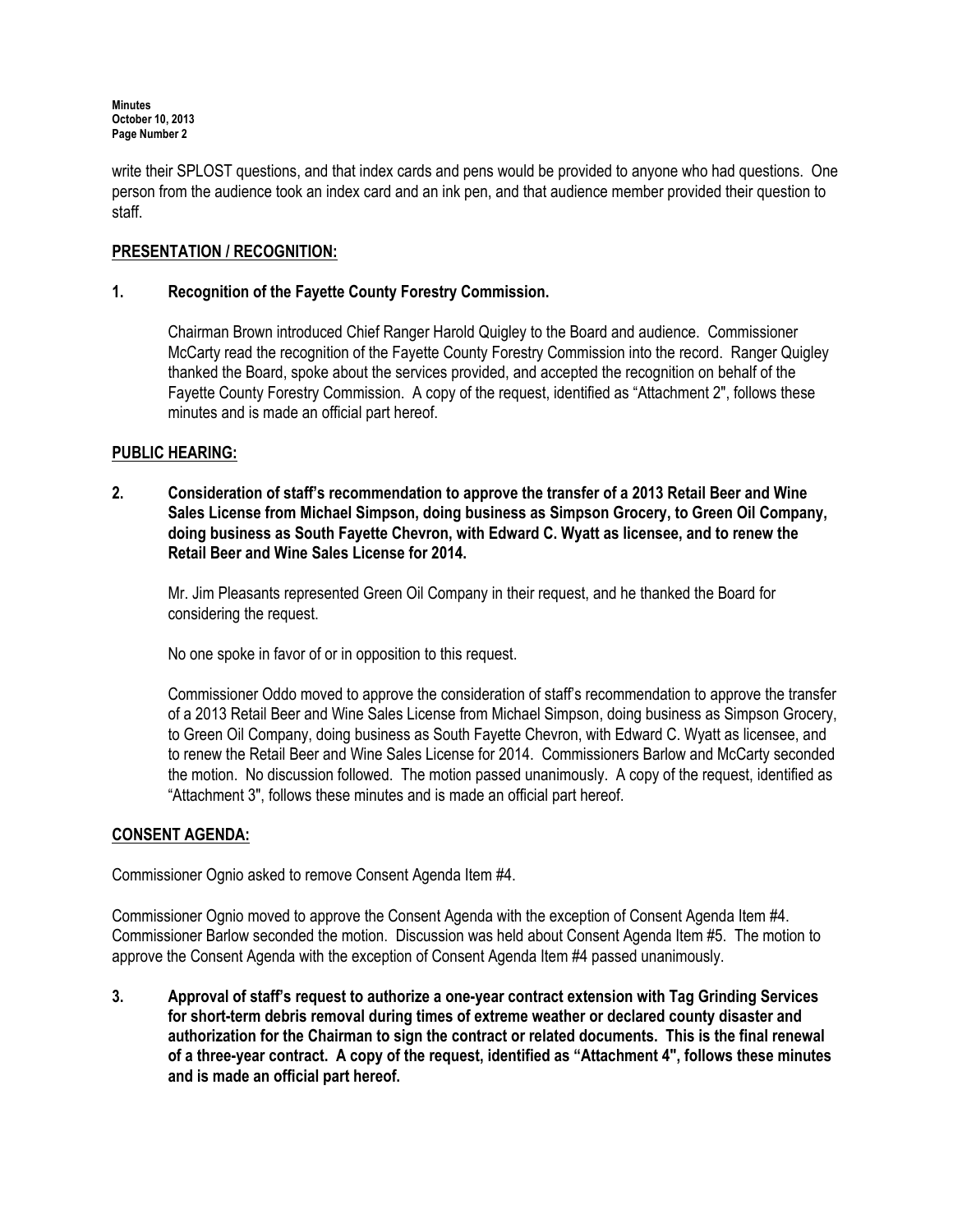4. Approval of staff's recommendation to adopt Ordinance 2013-14 amending the Fayette County Code of Ordinances, Chapter 5, International Property Maintenance Code, Section 302.4 Weeds, to include an allowable height of twelve (12) inches for weeds.

Commissioner Ognio stated there were several issues that were brought to his attention including the fact that it is an "International" Code. He questioned how the ordinance would be enforced for fields that are growing hay and he asked if there were exceptions to this ordinance.

Code Enforcement Officer Kathy Hobbs replied that the International Property Maintenance Code was adopted by the Fayette County Board of Commissioners in 2003. She said staff has been using an operating procedure of the 12-inch standards for the past seven years that she has been with Fayette County. She informed the Board that recently the County had a case where someone questioned where the standard was written, but nothing could be produced that indicated where the County had adopted a standard establishing the actual inches. She added that the court has upheld that twelve inches is a reasonable standard for the last seven years as it is not extreme and it is not too short. Officer Hobbs added that there are exemptions available for those who are growing grass for feed or hay. Commissioner Ognio asked if that exemption was written. Officer Hobbs replied that the exemption is located in the Agriculture-Residential (A-R) section of the Fayette County Code of Ordinances.

Commissioner McCarty asked to table Consent Agenda Item #4 until the November 14, 2013 Board of Commissioners meeting. Commissioner Oddo seconded the motion. The Board asked Interim County Attorney Dennis Davenport to provide guidance on how to handle the motion to table.

Commissioner Barlow said he understood that the proposed amendment would allow staff to interact with a resident or some other adjoining property owner who is not maintaining their property and could be visually degrading the neighborhood. He pointed out that he has seen grass three feet high that appeared to be very unkempt, and he suggested that the proposed amendment would give Code Enforcement the authority to have the home owner or a property owner mow their property. He asked Officer Hobbs if that was the intention of the proposed amendments. Officer Hobbs replied that was the basic intention of the proposed amendments, and she reminded Commissioner Barlow that the County had recently passed the Vacant Property Registration Ordinance and this proposed amendment would allow Code Enforcement to show the banks and citizens the written requirement. Officer Hobbs also informed the Board that there were reasons for a height of twelve inches, and she explained that during this year alone the County had received 115 complaints. She said 68 of those complaints have been received since June 15, 2013. Commissioner Barlow replied that the County had received a lot of moisture, and he asked how did the proposed amendments affect County and city right-of-ways, and he asked if they would be in violation of the same ordinance. Officer Hobbs replied that the County and cities would be in violation, and that she works with Road Department Director Andy Adams to resolve those issues for the County. Commissioner Barlow asked if she had interacted with staff at Public Works and if they had any objections. Officer Hobbs replied that Public Works staff does not have problems with the proposed amendments.

Mr. Davenport reported that he was looking at Ordinance 2011-06, and he said the Ordinance read that a motion to table did not require a second, but that it shall require discussion, a restating of the motion, and a call to question. He interpreted the Ordinance that there could be a motion to table, that the motion could be discussed, and once discussion is over the question is called. He reminded everyone that after a question is called, the next thing that follows is a vote. He acknowledged that the Ordinance does not specify the need for a vote, but that it would be the next logical step.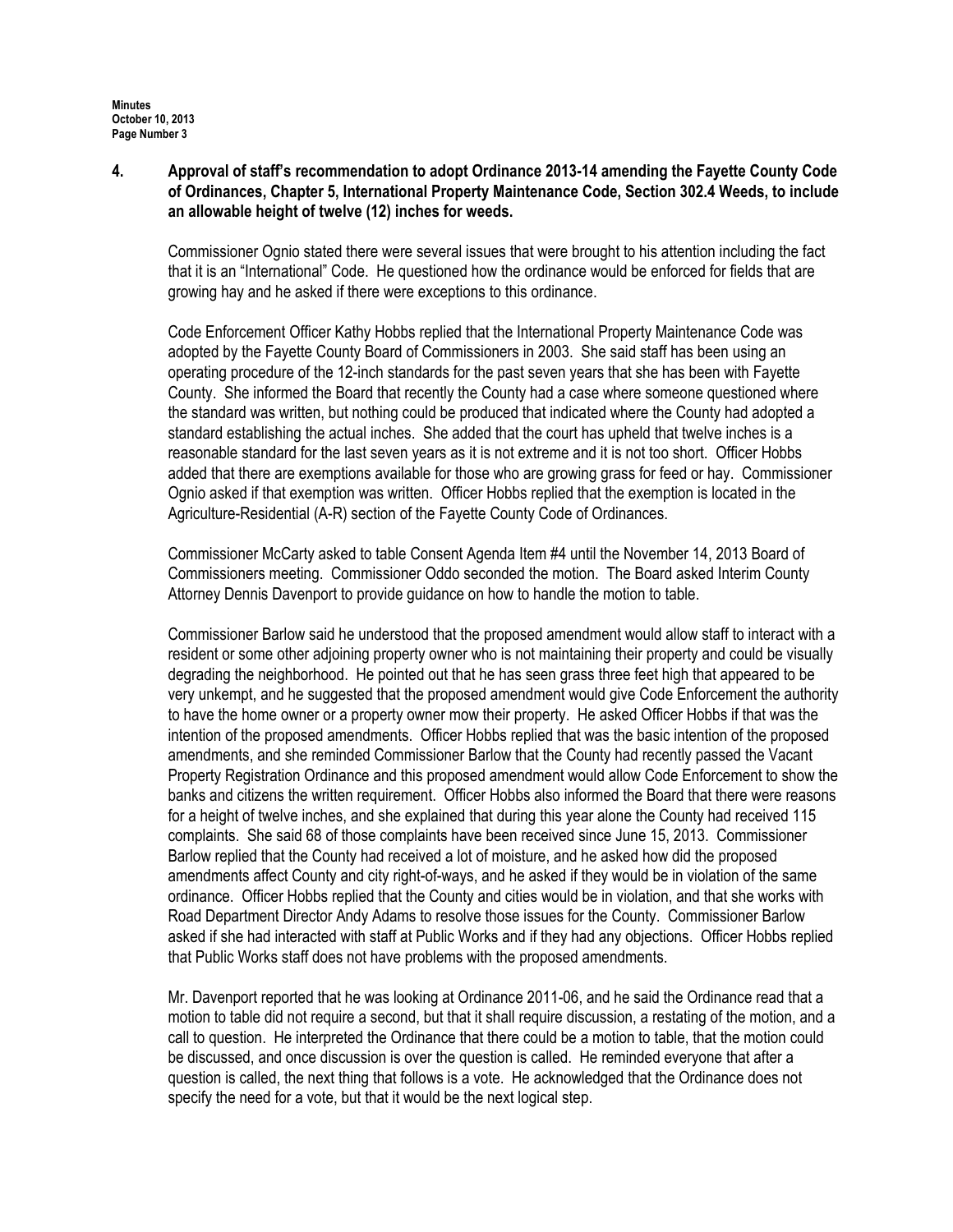Commissioner Oddo said he was in agreement with the point of what was trying to be obtained by the proposed amendments, but that he was not ready to vote for the proposals at the time. He explained that he had some philosophical reasons that could easily be voted down, and he asked for the item to be tabled so that he could delve more into the issue. He told the Board that he would rather be able to support something, but that he could not do it at the moment.

Ginger Smithfield: Mrs. Smithfield said she had a problem with Consent Agenda Item #4, and she asked if the County was actually going to police the height of somebody's weeds. She suggested that this was just another form of government control. She asked about elderly people on fixed incomes, and about those who are sick and are unable to keep their weeds below twelve inches. She then asked about the County's weeds, like those behind her house at the West Fayetteville Bypass, are more than twelve inches. She asked if the County was really going to fine sick and elderly people, and she asked if the County would fine itself. Mrs. Smithfield added that she was in favor of Consent Agenda Item #6.

Commissioner McCarty pointed out that Fayette County is an elderly county, and that means that many of the people are getting older and that the younger people have not moved back into the County. He suggested that this proposed amendment was just another burden that the County would be placing on its elderly people. He understood that the County's current staff will work with elderly people and would give them a chance to correct the problem, but that their help would still not pay for maintaining lawns. He also asked what would happen if staff were changed and the new staff would not help out the elderly or anyone else who is in a bind. He summarized that those were some of the reasons he opposed the proposed amendments, not to mention that he did not like this issue being referred to as an "International" code. He stressed that the ordinance was a local ordinance, and that it should not be referred to as "International," since there are international events Fayette County does not want to be a part of. Commissioner McCarty concluded his concerns by asking the County to see what it would do with its own weeds before imposing more on the elderly.

The motion to table Consent Agenda Item #4 until the November 14, 2013 Board of Commissioners meeting passed unanimously. A copy of the request, identified as "Attachment 5", follows these minutes and is made an official part hereof.

## 5. Approval of staff's recommendation to enter into an Intergovernmental Agreement with the City of Fayetteville for the Use of County Property, including the sale or serving of Malt Beverages and Wine for the City of Fayetteville Main Street events.

County Administrator Steve Rapson stated that the Intergovernmental Agreement with the City of Fayetteville would authorize the following Fayette Main Street events: 1) The Fine Arts Show on the Old Courthouse Lawn, 2) Taste of Fayette, 3) Chili Fest; 4) Pumpkin Festival / Trick or Treat on Main Street, 5) Downtown Christmas Parade/ Tree Lighting, 6) Lunch on the Lawn / Dinner on the Lawn; and 7) Fayette Market Days. He informed the Board that most of those events were flagged with an asterisk so that the City would not be permitted to sell malt liquor at those events. He explained that the County would not want alcohol consumption at the Pumpkin Festival as well as at the Christmas Parade or at Fayette Market Days.

Chairman Brown asked if the excluded events were denoted in the Intergovernmental Agreement, and Mr. Rapson replied that those excluded events were denoted in the agreement. Copies of the request and Intergovernmental Agreement, identified as "Attachment 6", follow these minutes and are made an official part hereof.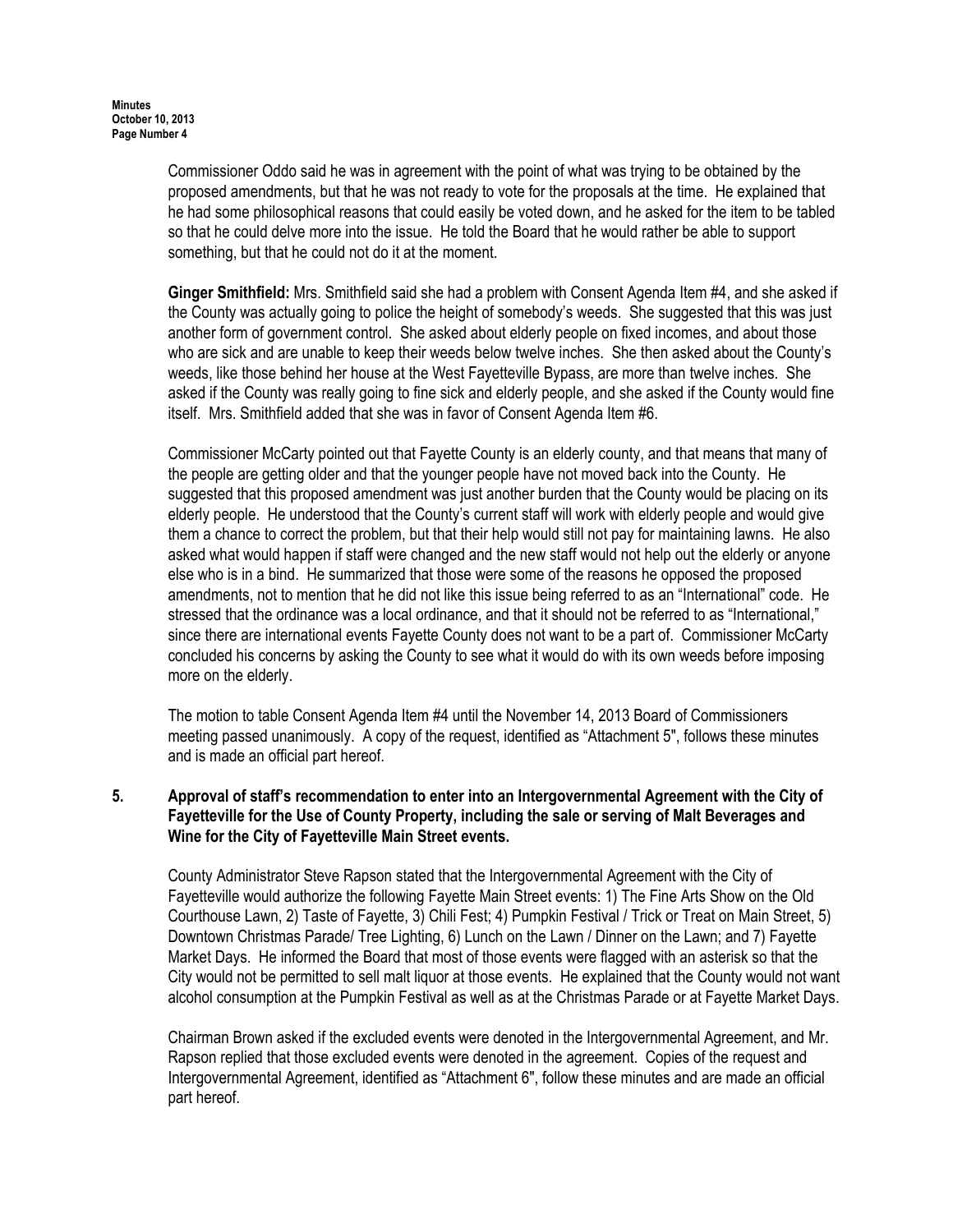6. Approval of staff's recommendation to utilize \$3,500.00 from project fund contingency to pay for additional components and labor required for the installation and upgrade of the audio / visual equipment in the public meeting room.

Ginger Smithfield: Mrs. Smithfield, during her comments about Consent Agenda Item #4, told the Board that she was in favor of Consent Agenda Item #6. A copy of the request, identified as "Attachment 7", follows these minutes and is made an official part hereof.

## 7. Approval of the September 26, 2013 Board of Commissioners Meeting Minutes.

## OLD BUSINESS:

There were no Old Business Items.

## NEW BUSINESS:

There were no New Business Items.

## PUBLIC COMMENT:

Chairman Brown asked those who came to speak on something other than the Stormwater SPLOST issue to speak first.

Ray Watt: Mr. Watt said he was coming to complain about the sound system, but that it sounded much better tonight than in the past. He pointed out that he watched the September 24, 2013 meeting on television, and that it was hard to hear the County Administrator and the County Attorney. Secondly, Mr. Watt commented on Commissioner Barlow's presentations on the principles and values of the United States, and he said that with what is going on in Washington, D.C. that everyone needed to learn more about those principles and values. He said he agreed with Commissioner Barlow's comments about the military as well. For his third point, Mr. Watt told the Board that his wife received a notice from Blue Cross / Blue Shield informing her that her insurance rate, due to the Affordable Care Act, went up 139%. He suggested that most people would get a similar notice. He told the Board that she has no preconditions and that she does not smoke. He reminded the Board that the County is self-insured, and he wondered how ObamaCare would impact the county's health insurance costs for its employees, retired employees, and those incarcerated in the Fayette County jail. He thought this could be a big part of the County budget on a go-forward basis. He suggested that industries still provide insurance to their retirees, but in many cases it does not provide insurance for their spouses. He pointed out that health insurance would be a "big-ticket item," and he wanted to bring it to the Board's attention. Mr. Watt closed saying he had comments about Stormwater SPLOST, but that he would not provide them since "the cast is kind of set on this thing," and he wished the Board luck in November.

Mindy Fryman: Ms. Fryman spoke about her concerns about the increased fees for obtaining alcohol permit for Fayette County's citizens who are employed to sell alcohol. She stated that her employer informed her that it will cost her \$44.00 to obtain a permit, and that the permit needs to be issued by November 1, 2013, even though her personal permit does not expire until December 1, 2013. She said she needed the permit in order to keep her job. She asked why the fee needed to be \$44.00 to give her permission to sell alcohol at her job, when last year it only cost ten dollars. She informed the Board that she checked with the City of Fayetteville and the City of Peachtree City, and they charge only \$25.00 for the service. She asked for the reason why the fee was almost double the cost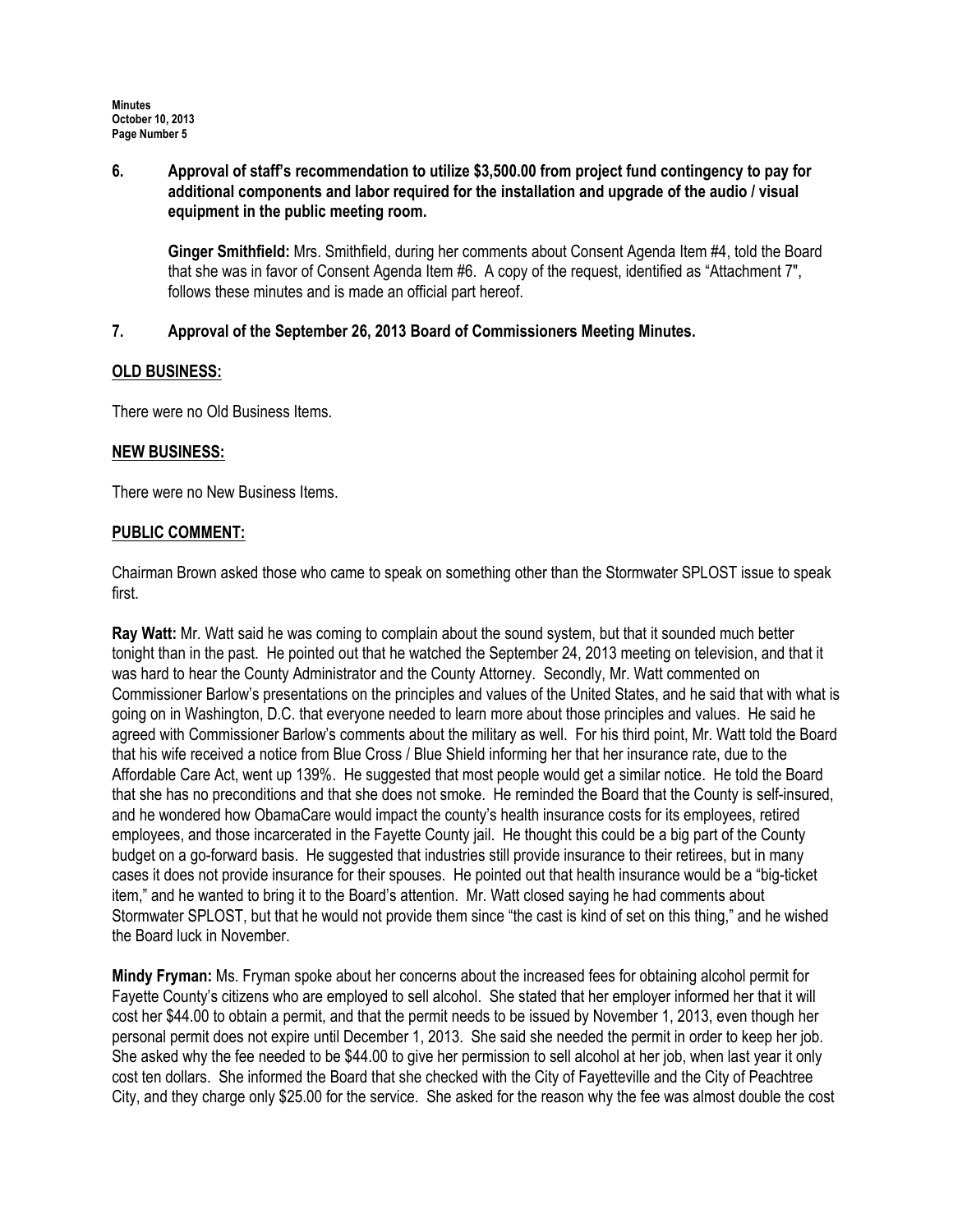for surrounding cities located within the same county, and she asked what the surrounding cities were doing to keep their costs lower. She understood that budgets were being stretched to their limits, but she asked the Board to look at the budget of someone who makes minimum wage. Ms. Fryman then supplied the Board with a copy of her budget, and went line by line over her budget while asking the Board to help her determine where she needs to cut her budget in order to afford the increased alcohol permit fee. She concluded that while the County's budget may be stretched, her budget has nowhere to go. She suggested that there are probably many other people who have budgets similar to hers, and she asked the Board to remember that a \$44.00 fee is taking a day's worth of work from her pay. She added that if the fees go up, those fees should not be any higher than the cities located in the same county. She also asked the Board to provide adequate notification to those "who are already in your system" who are expected to pay the higher costs.

County Administrator Steve Rapson obtained Ms. Fryman's phone number and promised that he would call her about the issues she brought up.

After no one else spoke on subjects other than Stormwater SPLOST, Chairman Brown turned the Public Comment to those who wanted to talk about Stormwater SPLOST.

Dennis Chase: Mr. Chase read the following statement into the record:

The response to the public notice regarding questions related to the County SPLOST list. I have the following comments. Beginning in December of 2012, I started communicating with the new Commission regarding my concerns of the Stormwater issue in Fayette County. Somewhere, around fifty to sixty messages were exchanged between you, your staff, and myself on a number of points, including questions I had. At several of the Tea Party meetings, I engaged each of you in face to face conversations on these same questions and issues. These conversations took place, most of them, over the first six months of this year. I have presented comments, questions, and concerns at this podium several times leading up to the late August Public Hearing, all of which are already on the public record. At the Public Hearing, I made an additional presentation related to a small watershed just north of Lake Horton. That presentation included questions and concerns where I where I had tried to show the significance of taking on these issues through watershed analysis. During my presentation, I also suggested a set of projects, from your list, which could be done as an alternative to improving the entire list. This would have given time to get the remainder studied about with its stormwater drainage plan. There was one occasion when I did get answers. I called Mr. Davenport regarding the legal obligations this County has to repair the three dams, and he replied with me a clear, concise explanation. It's a bit ironic that the one understandable answer I get from the County comes from the attorney. At the early September meeting, where you voted on that list, I again objected and explained that the lack of answers to my questions is difficult to understand. As a scientist, I can only deal with what I can review, what I can see, and draw my conclusions. No answers equals no support from me. We are now twenty-six days away from voting on the list, so there is no useful purpose in me presenting the same questions to you again. If you think answering my questions already in the public record will accomplish anything useful to you, be my guest. I put in several hundred hours trying to provide useful comments and recommendations. You have chosen to reject this input, so I plan to continue objecting as I have in the past. My intent is to provide the public with what I learned, what I didn't learn, and what I recommend. More editorials, more emails, and more presentations to groups if they ask me [to show up here]. I continue to believe that a vote for this list will be a mistake.

 Chairman Brown asked Mr. Chase to verify that he would not ask questions as requested. Mr. Chase indicated that he would not ask any further questions. Chairman Brown acknowledged that Mr. Chase had asked questions and that the questions and answers had been sent to the newspapers and are available on the County's website. He wished that Mr. Chase had put his questions on the record since one of the goals that the Board was trying to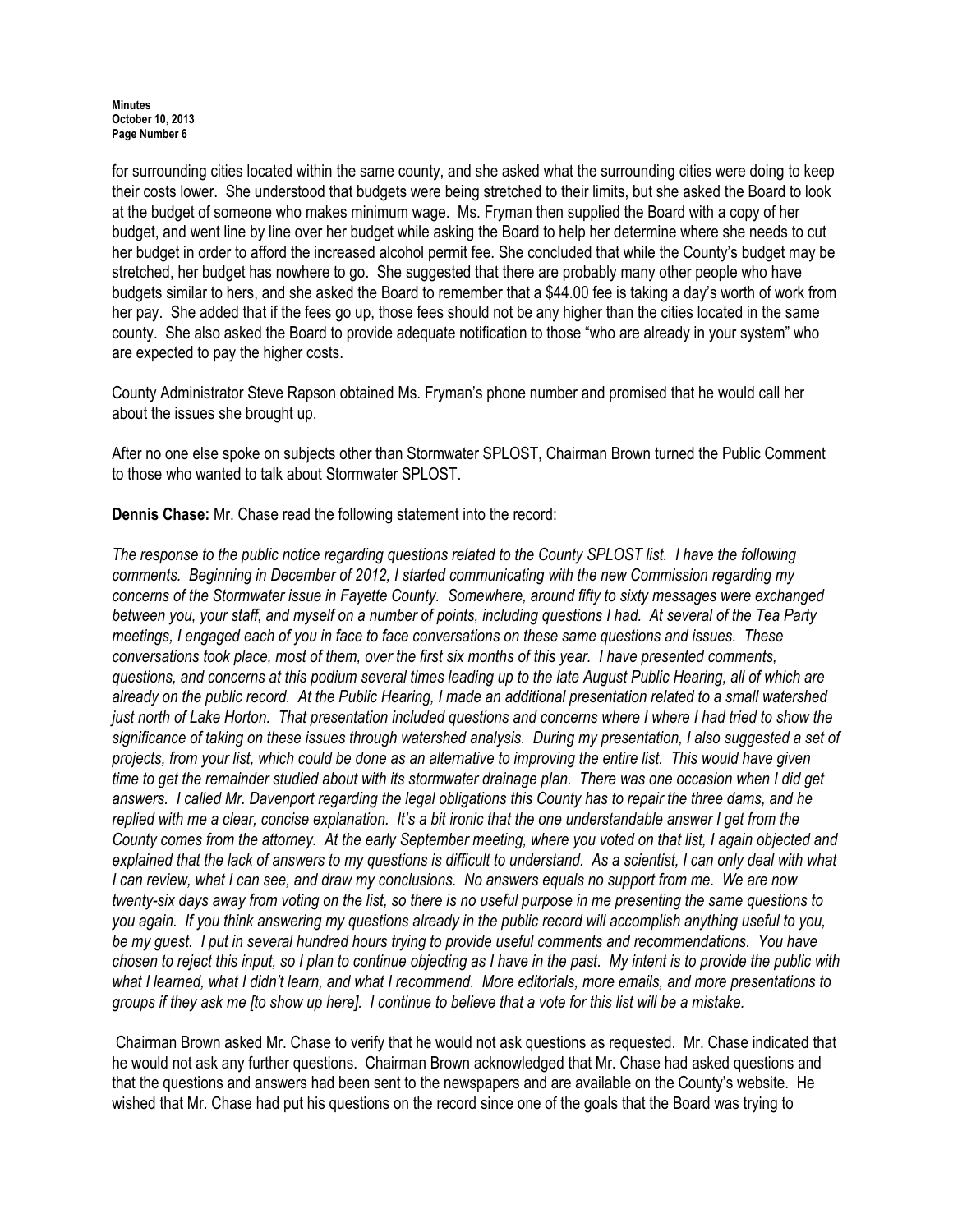accomplish was going to the step that no other elected body in Fayette County has done before where questions are taken, recorded in the official record, and answered in the official record and in the news media. He said the Board was going into this effort with its eyes wide open, and that the Board did not want anybody believing that the County was not answering their questions. He acknowledged that the answers may not be the ones that the questioner wants to hear, but that the County would give a genuine answer to every question asked.

John Munford: Mr. Munford asked several questions about the Stormwater SPLOST, and he said he would email the questions to County Clerk Floyd Jones on Friday. The questions Mr. Munford read into the record are as follows:

- 1) As of April, we had about \$28 million left over, I think, from the 2003 Transportation SPLOST passed for road projects. If a culvert under a road, and if the stormwater collections for facilities beside a road cannot be paid for with these SPLOST funds, and we already have plenty, please explain why? Please cite the legal references and opinions for your reasoning.
- 2) Instead of a SPLOST, could a similar amount of money be raised by creating a special tax district for the unincorporated county? Sure it would probably take a few years to build up those funds, but with the steady income you could issue bonds to do the emergency projects right off the bat. Please remember the cities are already paying their own stormwater fees through separate fees based on their impervious surfaces. I realize there was tremendous political pressure put on the Commission to fund Stormwater fees in ways other than the fee or tax, but you, gentlemen, all represent the entire County, not just the folks in the unincorporated county. So, that includes the people in the cities who will be subject to the new tax if approved. If you could justify that as well?
- 3) It is my understanding that Pinewood Studios and the productions that come there will also be subject to sales tax. Do you think that this is a great way for us to welcome a brand-new business for our community that is going to be rescuing our economy?

Reading of Submitted Stormwater SPLOST Questions: Chairman Brown and Commissioner Barlow tag-teamed in reading submitted Stormwater SPLOST questions that were submitted to the Board. One question was provided by one unidentified audience member, fifty-eight questions were provided by Mr. Paul Lentz, and five questions were provided by Mr. Terrence K. Williamson. Chairman Brown reminded everyone that each of the questions would receive a proper answer and that the answers would be provided to the news media and posted to the County's website for review. Copies of the questions, identified as Attachment 8", follow these minutes and are made an official part hereof.

## ADMINISTRATOR'S REPORTS:

Response to Ms. Fryman's Public Comments: County Administrator Steve Rapson told the Board that he was concerned with Ms. Fryman's comments, so he looked into the situation. He stated that the County did not increase the permit fee, and that it is still \$30.00. He told the Board that there is a fingerprinting fee that is \$44.25, which is what Ms. Fryman thought she was being charged. He told the Board that he was going to pull Ms. Fryman's record, and if she has already been fingerprinted then it would not be required again. He stated that he would confer with Code Enforcement Officer Kathy Hobbs on Friday, and that he would call Ms. Fryman and let her know the results. He explained that the jurisdictions determine how they do fingerprinting, and that Fayette County has determined to do fingerprinting only one time. He explained that the \$44.25 is not a "marked up charge" since that is the cost that is charged by the federal government.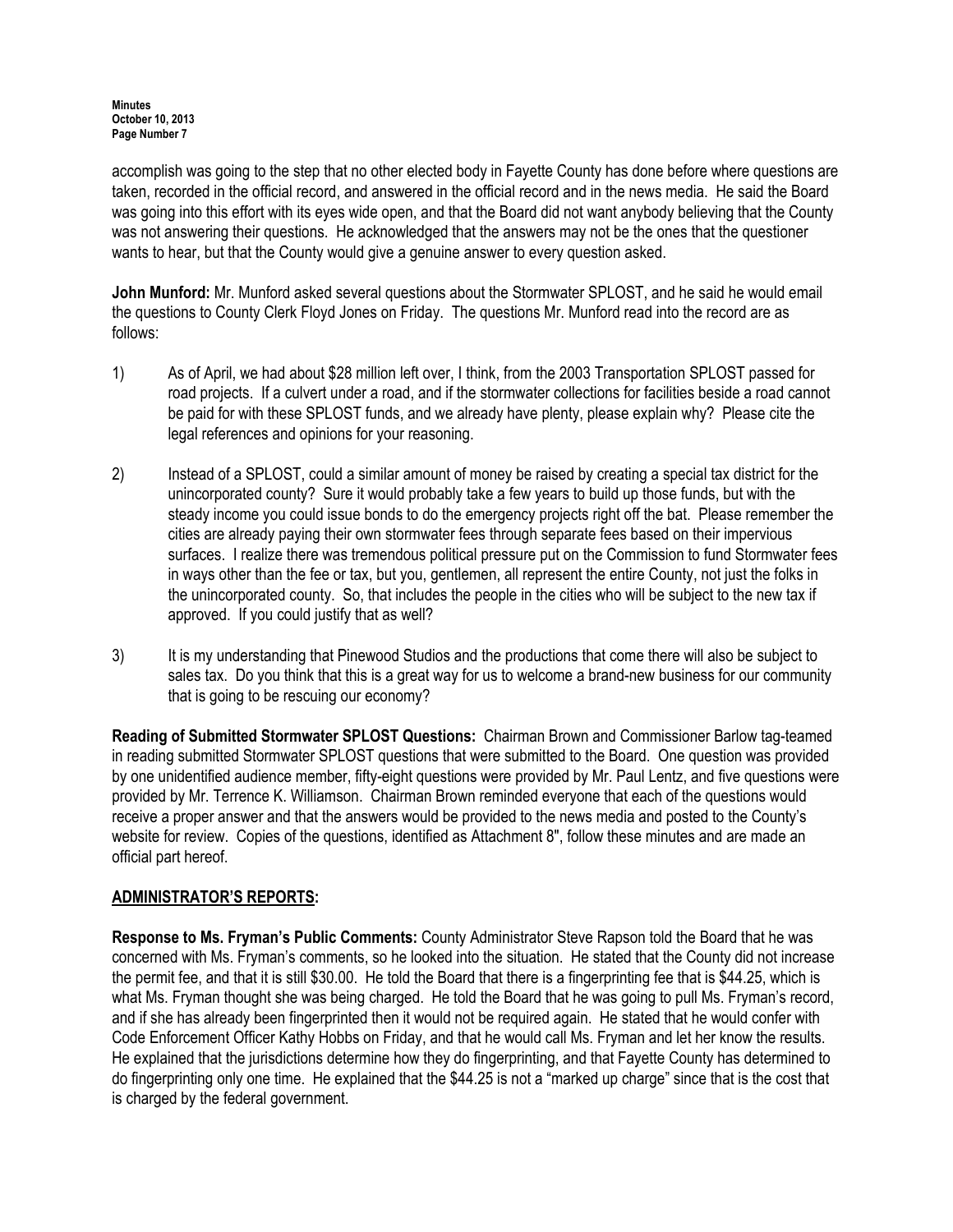Appointment of a Board Member to review applications for the Fayette County Zoning Board of Appeals: County Administrator Rapson asked the Chairman to appoint a Board member to the selection team for the Fayette County Zoning Board of Appeals. He reported that the County has already advertised the position and that two applicants have submitted their applications.

Chairman Brown appointed himself and Commissioner Barlow to review the applications for the Fayette County Zoning Board of Appeals.

Meeting with Mr. Paul Lentz: County Administrator Steve Rapson reported that he was going to meet with Mr. Paul Lentz on Friday at 10:00 a.m.

Response to Mr. Dennis Chase's Public Comments: County Administrator Steve Rapson stated that the County had questions and answers that are already posted on the website, many of which came from Mr. Chase. He said he would have County Clerk Floyd Jones go back through the minutes to see if there are any questions that need to be answered, and that those questions would be added based on the public record that he referenced when he had a conversation. He said that he would tell the Board what he tells his daughter when she does not like the answer that he gives her, "it doesn't necessarily mean that I didn't give you an answer, it just means you didn't like what you heard." He encouraged people to submit their questions and affirmed that the questions and answers would be posted to the County's website and would be provided to the press by their deadline.

Update on the Environmental Protection Division and the Sanitary Survey: County Administrator Steve Rapson reported that staff has completed 55.3% of the deficiencies noted in the Sanitary Survey related to the Fayette County Water System. He explained that he would provide the Board with an update with regard to the Environmental Protection Division's positions in regards to the Notice of Violations, and that the County would be releasing a press release tomorrow as well as the County's final position with EPD based on the Friday, October 11, 2013.

CH2M Hill Hired as Engineer of Record: Chairman Brown pointed out that the County hired a brand new engineering firm, CH2M Hill, and that the firm is probably the finest such engineering firm in water work in the nation. He explained that CH2M Hill has won national awards both for their water professionalism and engineering and designs, and he said they have also won several awards for business ethics. He told everyone that Mr. Frank Destadio was in the audience, and he suggested that the people could talk to him about their questions.

Recognition of Mr. Phil Frieder: County Administrator Steve Rapson introduced Mr. Phil Frieder to the Board, and he told the Board that Mr. Frieder was the new Information Technology Director. He said he was glad to have Mr. Frieder on site, and that he looked forward to Mr. Frieder "moving us forward."

## ATTORNEY'S REPORTS:

Three Items for Executive Session: Interim County Attorney Dennis Davenport reported that he had one item of pending litigation, one item of threatened litigation, and the review of the September 26, 2013 Executive Session Minutes to be considered in Executive Session.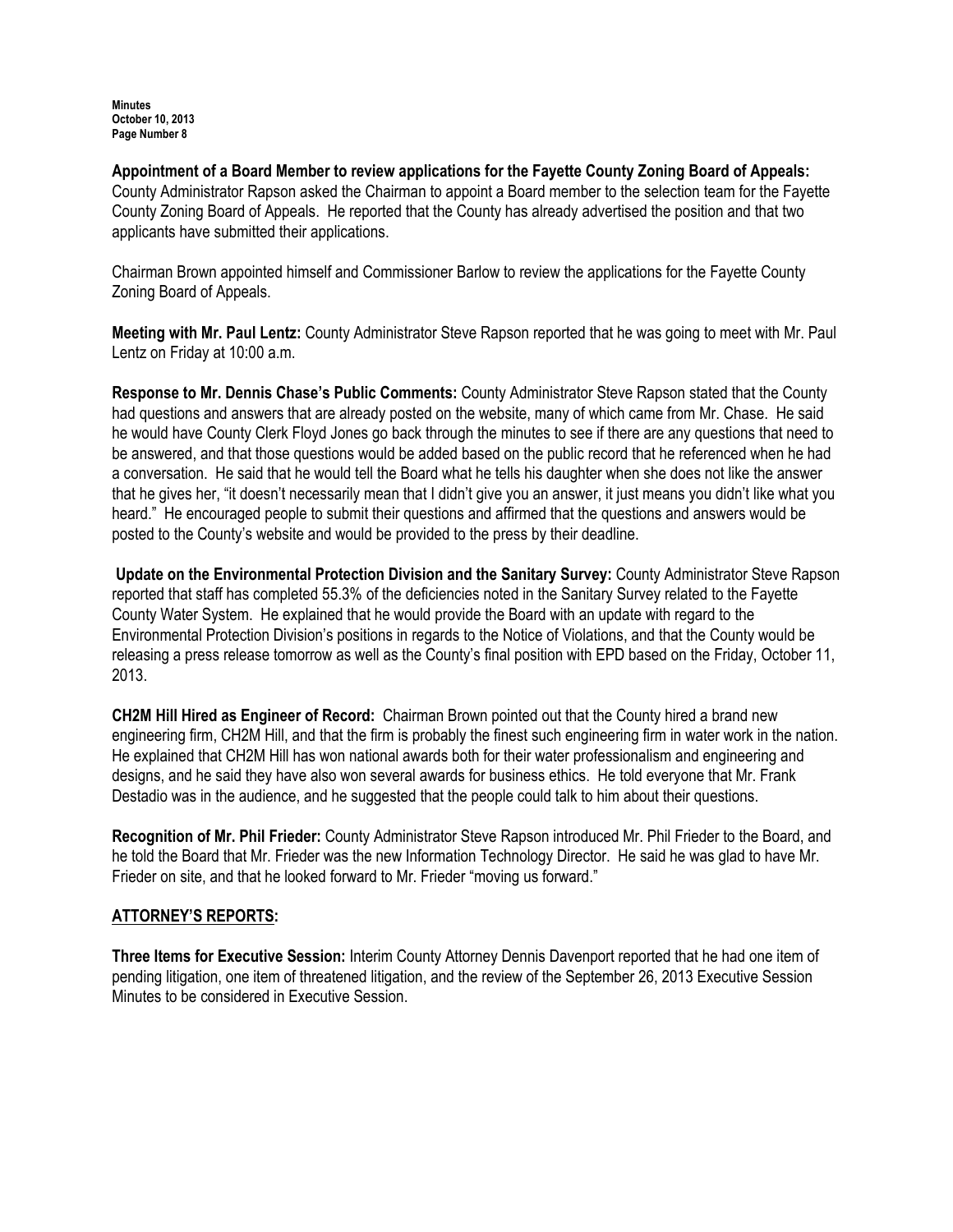#### COMMISSIONERS' REPORTS:

Commissioner Barlow: Commissioner Barlow thanked Ms. Fryman for coming to the meeting and sharing her testimony with the Board. He said she went to quite an effort to tell her situation, and he said it indicated that she is an outstanding employee. He hoped that things would work out for her. Commissioner Barlow informed everyone that was invited to attend a two-hour prayer session with Operation Mobilization earlier in the day. He told the audience that Operation Mobilization is based in Tyrone, and that it supports 6,800 missionaries throughout the nation and the world. He stated that it was very humbling to be in the presence of individuals who put their lives on the line and who go out to represent the Gospel. He told the Board that several of the stories that he heard were of incarceration, and he heard of how they were able to survive. He stated that it was an honor to be in the presence of such mighty people, and he recommended that everyone read a book that was given to him many years ago entitled Martyred for Christ. He told the audience that, as much as they think things are difficult, the testimonies in that book and the stories of people put to death who had been called to go overseas for the benefit of the Gospel. He thanked God that he was given the opportunity to go to the Operation Mobilization prayer meeting. Commissioner Barlow reminded everyone that he would continue to speak on the twenty-eight Principles of Liberty that the Founding Fathers used to author the United States Constitution. He said he had found his research to be very compelling, and he found that the nation has moved away from the Constitution. He suggested that the United States has gone into some illegal activities by not abiding by the Constitution. He suggested that the Constitution was rather simple once someone began to read and understand the Constitution of the United States.

Commissioner Oddo: Commissioner Oddo said he knew it was difficult to take someone in a pink shirt seriously, but that he was wearing the pink shirt for a good cause. He said he went to the Fayette Youth Protection Home, and he complimented those who run the home. He said the staff was doing a wonderful job with the kids who need attention. Secondly, Commissioner Oddo said he had a chance to go to the new Piedmont Cancer Center, and he said it was fantastic. Commissioner Oddo reminded everyone that he opposed the Transportation SPLOST, and one of the reasons he opposed it was because it did not have anything in it for maintenance. He explained that the SPLOST that the Board of Commissioners was proposing is for specific projects, and it is specifically for maintenance that has not been previously performed for the last thirty or forty years. He said it does not mean everything has to be done, but that it means that the County is setting the projects up with the money to take care of them as needed. He reminded everyone that the problems would be with the County whether or not SPLOST passes, and this effort to pass a Stormwater SPLOST was the most economical way to take care of existing problems. He emphasized that the Board needs to take action on these matters, and he thanked everyone for coming to the meeting.

Commissioner McCarty: Commissioner McCarty agreed that weeds are obnoxious and unsightly, but so is the American economy. He suggested that for the County to place another burden on its citizens is another form of government control. He said imposing fines on someone due to the height of their weeds was not a fair or reasonable way to do things, and that it would add more burdens on the County's taxpayers. He said he did not want to see things happen that cause people to spend money in an economy that is not good, and in a county that is more elderly. He suggested that it was not a good idea to keep increasing expenses, like Ms. Fryman experiencing. He asked where did the burdens end, and he asked when government control of what goes in a person's yard will end. He asked if weeds would be made illegal next, said he had a problem with that, and thanked everyone for coming to the meeting.

Commissioner Ognio: Commissioner Ognio said that he had several people question him about how the county plans for future upkeep after the SPLOST comes to an end. He replied that he thought the County was doing a really good job of creating an asset management plan, like what was brought up at the September 24, 2013 meeting.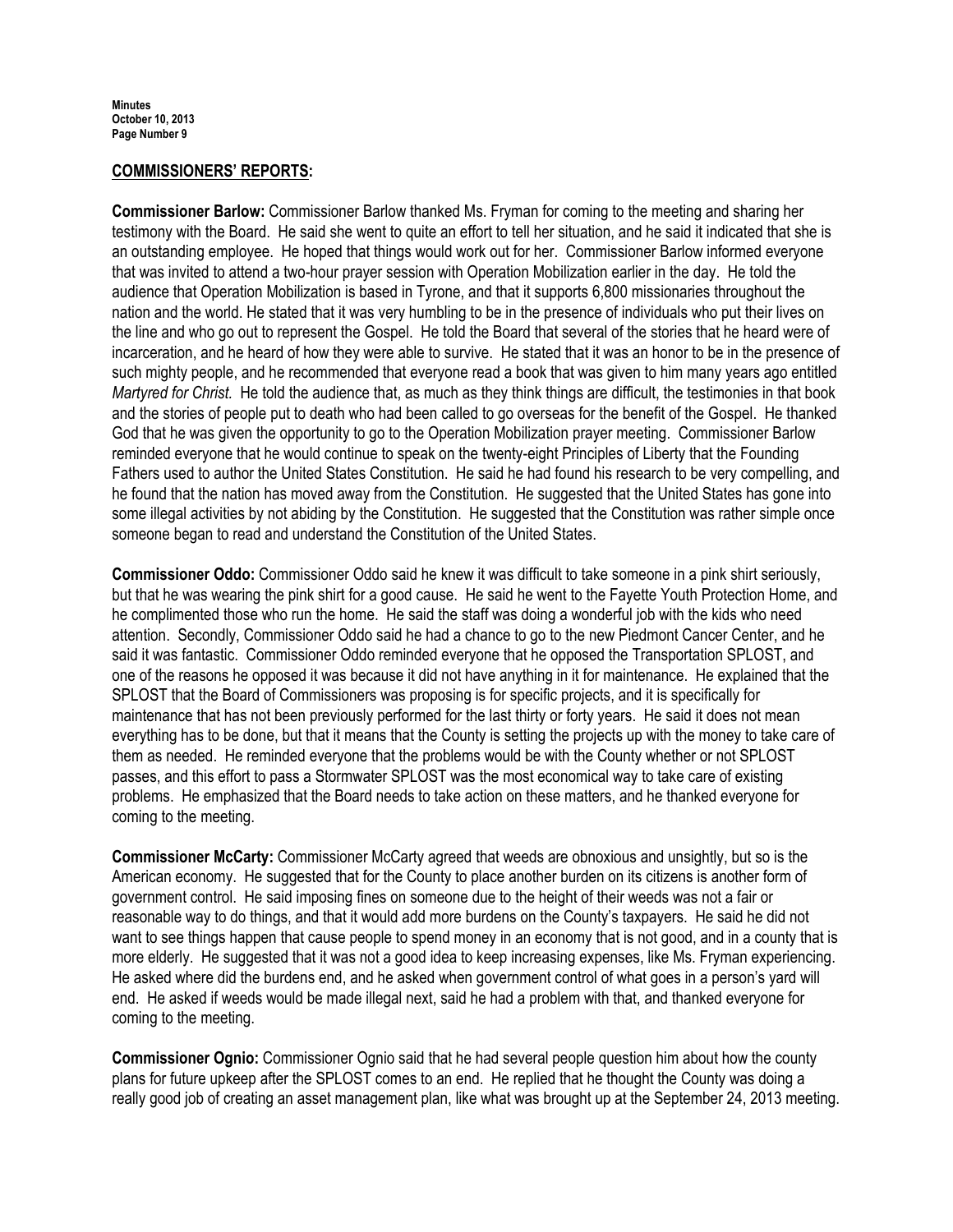He said that knowing what assets the County has, and then planning how to replace those assets when the time comes is part of that plan. He said the County is doing exactly what should have been done many years ago, and so the County is planning for the future, but it still has to deal with the problems it has now. He reminded everyone that there was a collapse on the interstate a couple of days ago that resulted in shutting down part of the interstate. He said he did not want the roads to be like that, and that the roads should be fixed before they collapse. Commissioner Ognio stated that he had heard there was a motorcycle ride this weekend, called Lisa's Ride, and he hoped they would have a safe and prosperous ride.

Chairman Brown: Chairman Brown stated that a couple of the Commissioners were able to go to the Fayette County Farm Bureau's Annual Meeting, and he announced that they have won several awards during this past year. He said part of it included doing a program with the County and getting some of the recognition. He said he was glad the County was working with agencies and non-profits and groups in the Fayette community. He stated that he was extremely proud of the Board, saying the Board made a promise in the newspaper saying a Commissioner would attend homeowners association meetings, would attend Boy Scout meetings, Girl Scout meetings, church groups, or whatever could be offered. He acknowledged that not every Commissioner could make it to every event, but that the Board would always try to get a member to go, and to answer as many questions as could be thrown at them. He emphasized that the Board has held up on this promise, and that somebody has attended every meeting that they have been invited to. He added that the citizens are responding that they are getting a lot of information that they normally would not receive, and that they like having dialog with Commissioners. He thanked the Board for their work, and said the citizens approve of it.

## EXECUTIVE SESSION:

Pending Litigation, Threatened Litigation, and Review of the September 26, 2013 Executive Session Minutes: Chairman Brown moved to recess into Executive Session for one item of pending litigation, one item of threatened litigation, and review of the September 26, 2013 Executive Session Minutes. Commissioner Barlow seconded the motion. No discussion followed. The motion passed unanimously.

The Board recessed into Executive Session at 8:16 p.m. and returned to Official Session at 8:42 p.m.

Return to Official Session and Approval of the Executive Session Affidavit: Commissioner Ognio moved to exit Executive Session and for the Chairman to sign the affidavit. Commissioner McCarty seconded the motion. No discussion followed. The motion passed unanimously. A copy of the Executive Session Affidavit, identified as "Attachment 9", follows these minutes and is made an official part hereof.

Approval of the September 26, 2013 Executive Session Minutes: Chairman Brown moved to approve the September 26, 2013 Executive Session Minutes. Commissioner Barlow seconded the motion. No discussion followed. The motion passed unanimously.